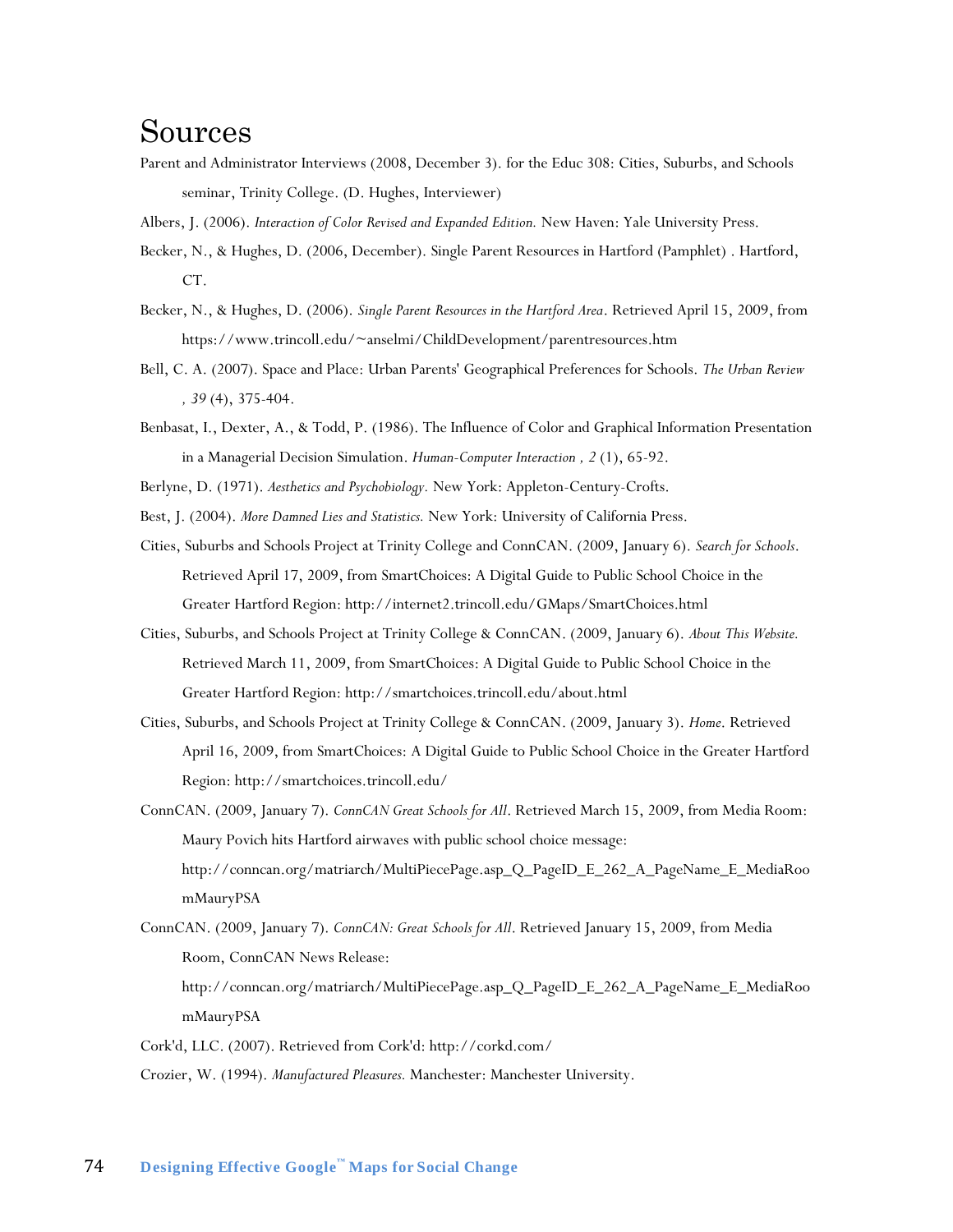Davis, F. (1989, September). Perceived usefulness, perceived ease of use, and user acceptance of Information Technology. *MIS Quarterly* , 319-340.

eBay Inc. (1995-2009). Retrieved April 15, 2009, from eBay: http://www.ebay.com/

- Ehrenberg, A. (1977). Rudiments of numeracy. *Journal of the Royal Statistical Society , 140*, 277-297.
- Etsy Inc. (2009). Retrieved April 28, 2009, from Etsy: Your Place to Buy & Sell All Things Handmade: http://www.etsy.com/
- Few, S. (2007, August). Save the Pies for Dessert. *Visual Business Intelligence Newsletter* , 1-14.
- Gabor Cselle. (2006). *YourGMap*. Retrieved March 29, 2009, from http://www.yourgmap.com/
- Galliford, M. (2006, August 1). *The Best Page Layout*. Retrieved April 1, 2009, from SubHub.com: http://www.subhub.com/articles/the-best-web-page-layout
- Gordon, J. (2006, May 3). Mapping the Invisible City Outside Their Walls. *The New York Times* , p. 10.
- Grabianowski, E. (1998-2009). *How Prisons Work*. Retrieved April 7, 2009, from HowStuffWorks: http://people.howstuffworks.com/prison4.htm
- Hartford Areas Rally Together (HART). (2006). *South Hartford Problem Properties*. Retrieved April 20, 2009, from HART: Hartford Areas Rally Together:

http://www.hartofhartford.org/problem\_properties/problem\_properties.html

- Hartford Public Schools. (2008, October 10). Retrieved March 16, 2009, from Hartford Choice Schools, Elementary School K-5 With a 1/2 Mile Radius: http://www.hartfordschools.org/resources-youneed/documents/HartfordChoiceSchools\_k-5\_HalfMileRadius\_17X22\_000.pdf
- Hartford Public Schools. (2008). *Application Process*. Retrieved March 15, 2009, from Hartford Public Schools: http://www.hartfordschools.org/resources-you-need/application-process.php
- Hastings, J. S., & Weinstein, J. M. (2008, November). Information, School Choice, and Academic Achievement: Evidence from Two Experiments. *The Quarterly Journal of Economics* , 1373-1414.
- Hawkins, H., Kramer, A., & Capaldi, D. (1992). Aging, exercise, and attention. *Psychology and Aging , 7*, 643-653.
- Hayes, J., Schriver, K., Spilka, R., & Blaustein, A. (1986). If it's clear to me it must be clear to them. *Conference on College Composition and Communication.* New Orleans, LA.
- Hibbard, J., Slovic, P., Peters, E., & Finucane, M. (2002). Strategies for reporting health plan performance information to consumers: Evidence from controlled studies. *Health Services Research , 37* (2), 291- 313.
- Hughes, D., & Jackson, B. (2007, May). *Trinity College Computing Center.* Retrieved March 3, 2009, from Making Google Mashups: A comprehensive user guide for creating and using your own online Google Maps: prog.trincoll.edu/gis/documents/Google\_Mashup\_User\_Guide.pdf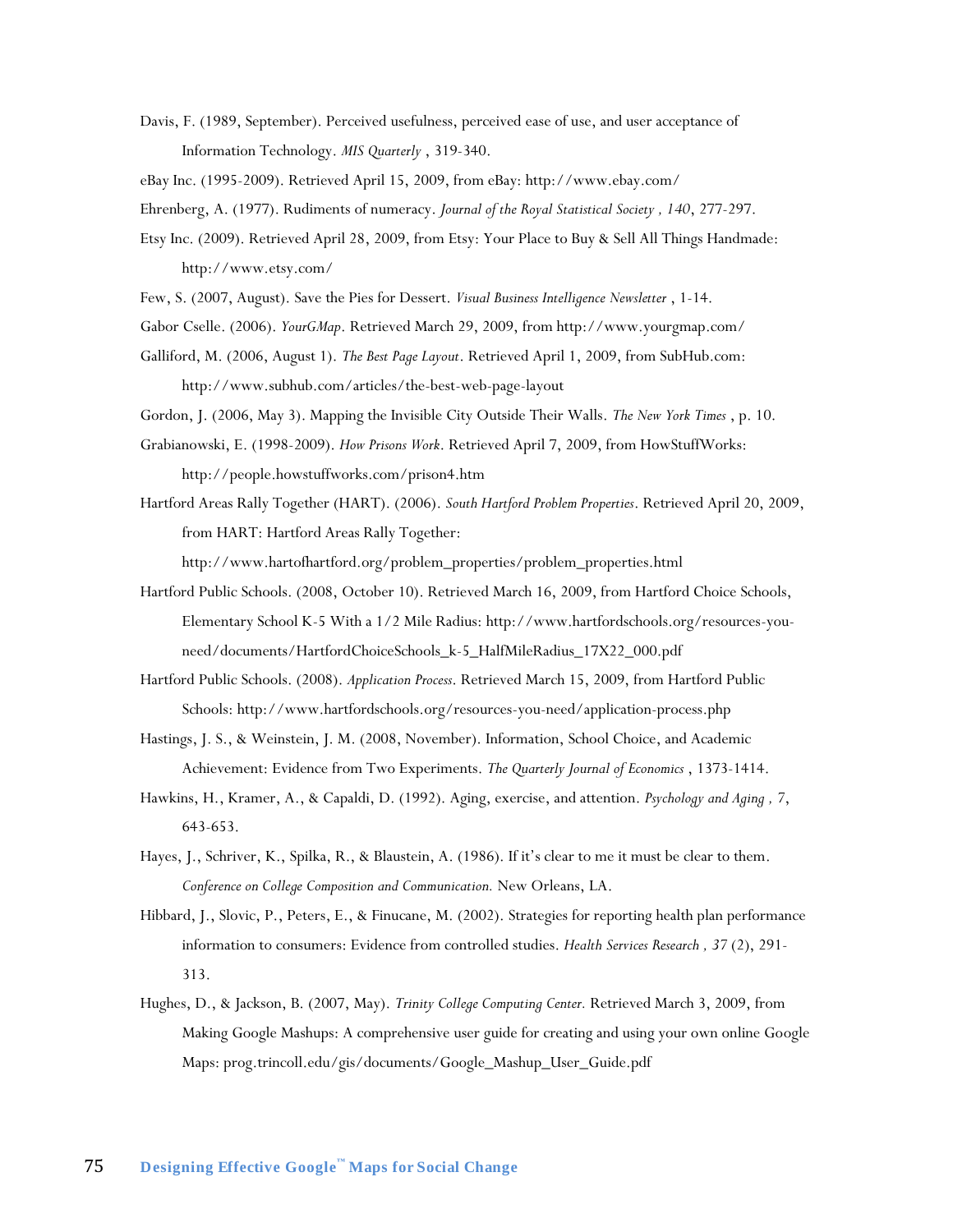Jeisoft Enterprises Ltd. (2000-2009). Retrieved April 3, 2009, from vBulletin.org: http://www.vbulletin.org/forum/portal.php

Kosslyn, S. M. (1994). *Elements of Graph Design.* New York: W.H. Freeman.

- Layton, J. (1998-2009). *How MapQuest Works*. Retrieved April 5, 2009, from How Stuff Works: http://computer.howstuffworks.com/mapquest.htm/printable
- Leavenworth, J. (2008, January 13). Parents Feel Pull of Magnet Schools at Fair; Resources, Programs Impress Those Dissatisfied with Traditional Public Education. *The Hartford Courant* , p. B.1.
- Lowensohn, J. (2007, May 14). *Two Flickr eye-candy tools for your Monday*. Retrieved March 30, 2009, from CNet News: http://news.cnet.com/8301-17939\_109-9718908-2.html
- Lusk, E., & Kersnick, M. (1979). The effect of cognitive style and report format on task performance: The MIS design consequences. *Management Science , 25* (8), 787-798.
- Market Compass Inc. (2001). Retrieved May 1, 2009, from Market Compass Inc.: https://www.marketcompass.com/main/home/default.asp
- Mashup Technologies, LLC. (2005-2009). *MapBuilder.net*. Retrieved March 3, 2009, from http://www.mapbuilder.net/
- McClelland, D. C. (1988). *Human Motivation.* New York, 1988: Cambridge University Press.
- McConnell, B. (2006). *Citizen Marketers: When People Are the Message.* Chicago, IL, USA: Dearborn Trade, A Kaplan Professional Company.
- Miller, C. (2006). A Beast in the Field: The Google Maps Mashup as GIS/2 . *Cartographica: The International Journal for Geographic Information and Geovisualization , 41* (3), 187-199.
- Millman, J. (2008, July 14). *Citywide WiFi Plan Shelved.* Retrieved March 15, 2009, from Hartford Business Journal Online: http://www.hartfordbusiness.com/news6031.html?Type=search
- Mozdzer, J. (2008, September 26). School 'Choice' Dismays Some; City Outlines New Program. *The Hartford Courant* , p. B.1.
- Nielsen, J. (1996). Jakob Nielsen on Web site usability. *Eye for Design, User Interface Engineering , 3* (4), 6-7.
- Ostrow, A. (2007, July 11). *13 Must-See Google Maps Mashups*. Retrieved March 30, 2009, from Mashable: The Social Media Guide: http://mashable.com/2007/07/11/google-maps-mashups-2/
- Pietroniro, E., & Fichter, D. (2007). Mashups and the rise of amateur cartographers and mapmakers. *AMCLA Bulletin* (127), pp. 26-30.
- Powers, M., Lashley, C., & Sanchez, P. (1984). An experimental comparison of tabular and graphic data presentation. *International Journal of Man-Machine Studies , 20* (6), 545-566.
- Rademacher, P. (2009). *HousingMaps.com*. Retrieved March 29, 2009, from http://www.housingmaps.com/
- Redish, J. (1989). Reading to Learn to Do. *IEEE Transactions on Professional Communication , 32* (4), 289-293.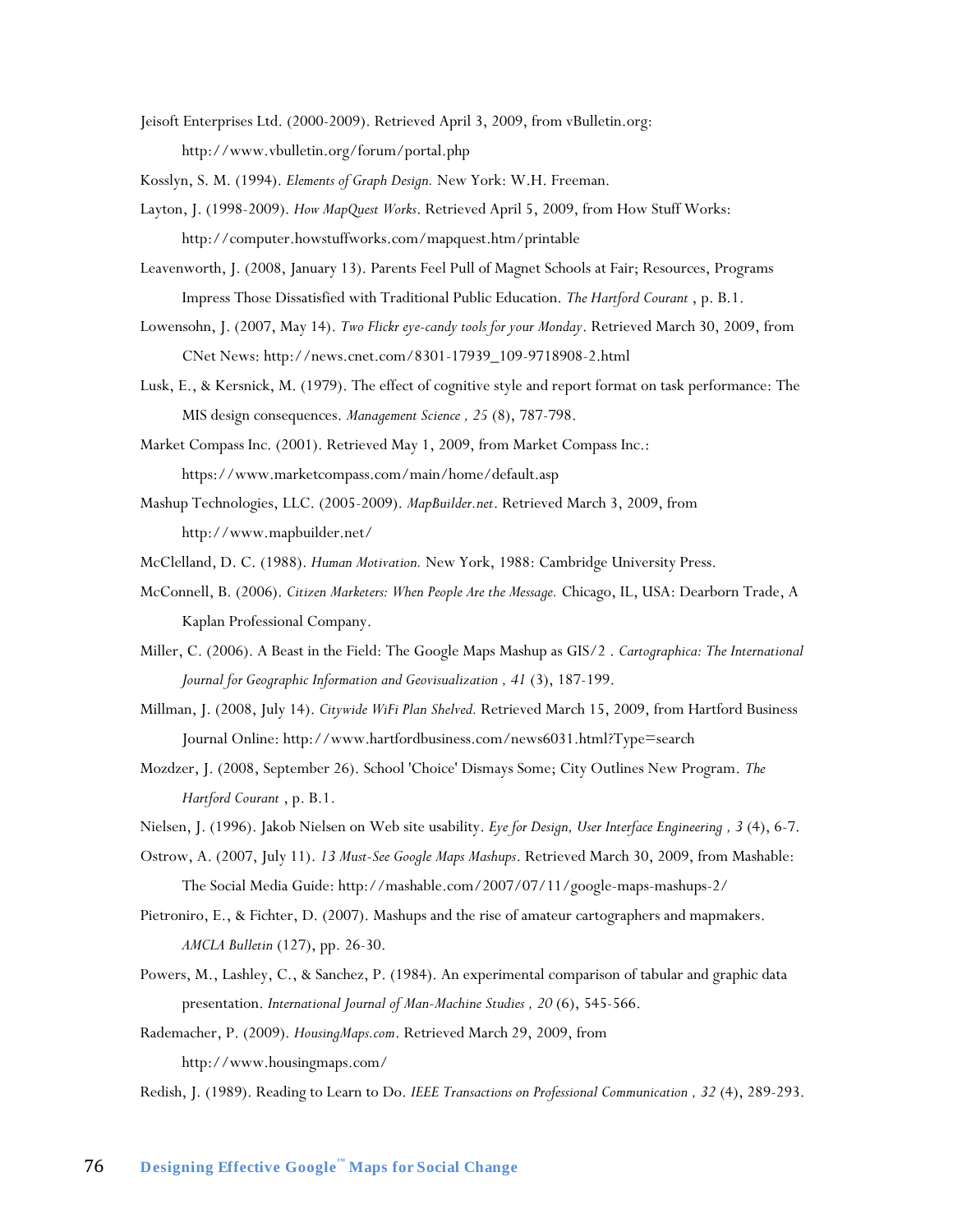- Schenkman, B., & Jönsson, F. (2000). Aesthetics and preferences of web pages. *Behavior and Information Technology , 19* (5), 367-377.
- Schneiderman, B. (2006). *Research-Based Web Design & Usability Guidelines.* Washington, DC: U.S. Dept. of Health and Human Services, U.S. General Services Administration, For sale by the Supt. of Docs., U.S. G.P.O.
- Scott, D. (1993). Visual search in modern human–computer interfaces. *Behaviour & Information Technology , 12*, 174-189.
- Shah, P., Mayer, R., & Hegarty, M. (1999). Graphs as aids to knowledge construction: Signaling techniques for guiding the process of graph construction. *Journal of Educational Psuchology , 91* (4), 690-702.
- Simpson, S. (2008, October 18). Cuts Could Reverse Hartford Schools' Progress. *The Hartford Courant* , p. A.2.
- Spence, I., & Lewandowski, S. (1991). Displaying Proportions and Percentages. *Applied Cognitive Psychology , 5* (1), 61-77.
- Starbucks Corporation. (2009). Retrieved April 2, 2009, from Starbucks Coffee Company: http://www.starbucks.com
- Streveler, D., & Wasserman, A. (1984). Quantitative measures of the spatial properties of screen designs. *Interact ‗84 Conference on Human–Computer Interaction*, (pp. 125-133).
- SubHub Ltd. (2006, May 3). *Design Your Website For Your Visitors, Not For You*. Retrieved April 2, 2009, from SubHub: http://www.subhub.com/articles/Design-Your-Website-For-Your-Visitors
- Taxi Wiz, Inc. (2007-2008). *Boise Taxi Fare Finder*. Retrieved March 30, 2009, from TaxiWiz.com: http://boise.taxiwiz.com/
- Trinity College. (2009). Retrieved April 2, 2009, from Trinity College: http://www.trincoll.edu/
- Trinity College. (2006, April 26). *Trinity College FYFO232: Invisible Cities Google Mash-ups*. Retrieved March 30, 2009, from http://prog.trincoll.edu/gis/projects/fymashups/problem\_properties.htm
- Troy, D. (2007-2009). *flickrvision*. Retrieved March 29, 2009, from http://flickrvision.com/
- Tufte, E. R. (1990). *Envisioning Information.* Cheshire, CT: Graphics Press.
- Tufte, E. R. (2001). *The Visual Display of Quantitative Information* (2nd ed.). New York: Graphics Press.
- U.S. Census Bureau, 2005-2007 American Community Survey. (2005-2007). *Hartford city, Connecticut*. Retrieved April 1, 2009, from U.S. Census Bureau:

http://factfinder.census.gov/servlet/ADPTable?\_bm=y&-geo\_id=16000US0937000&-

qr\_name=ACS\_2007\_3YR\_G00\_DP3YR2&-ds\_name=&-\_lang=en&-redoLog=false

U.S. Census Bureau, 2005-2007 American Community Survey. (2005-2007). *United States*. Retrieved April 27, 2009, from U.S. Census Bureau: http://factfinder.census.gov/servlet/ADPTable?\_bm=y&-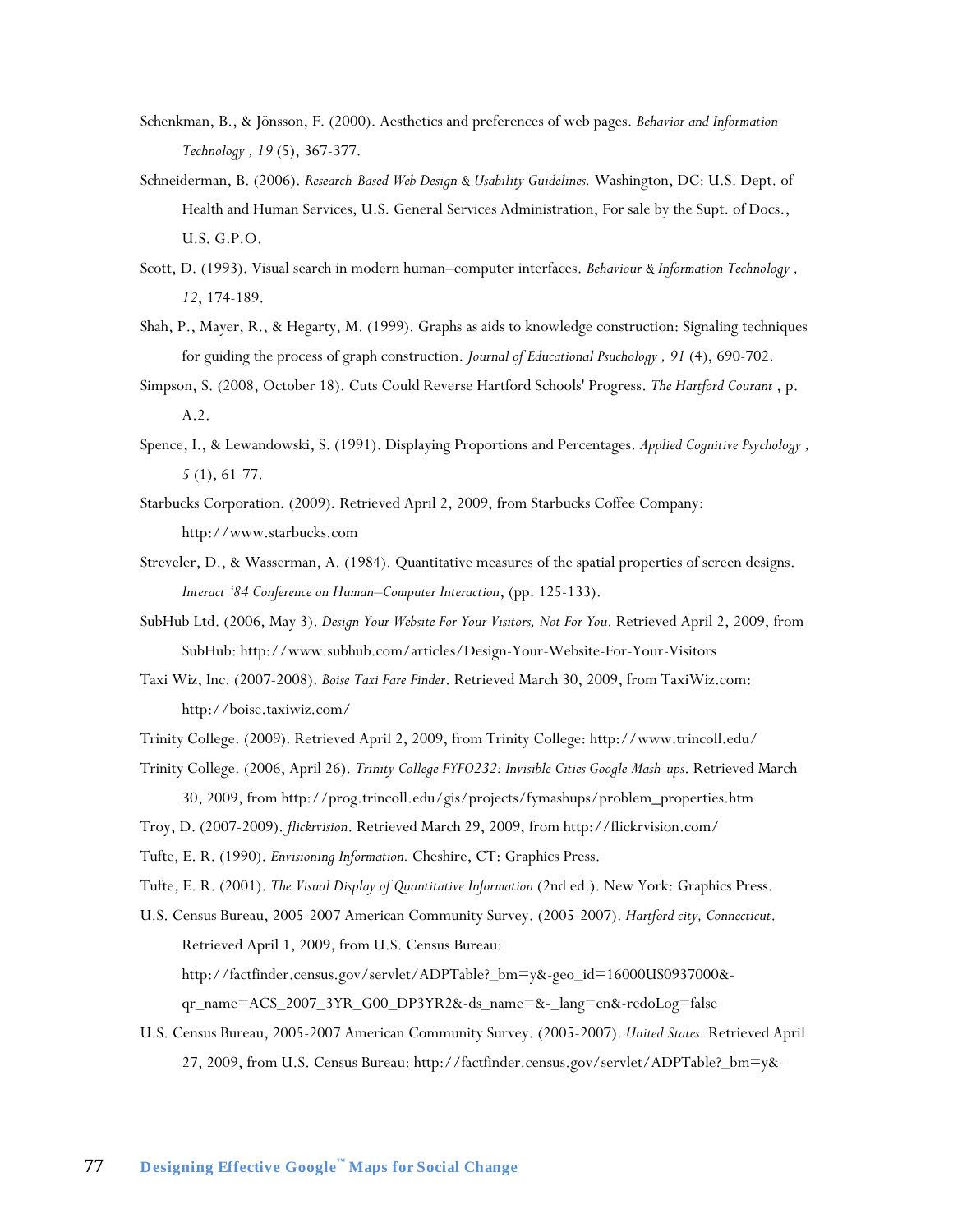geo\_id=01000US&-qr\_name=ACS\_2007\_3YR\_G00\_DP3YR3&-ds\_name=&-\_lang=en& redoLog=false

- U.S. Census Bureau, 2005-2007 American Community Survey. (2005-2007). *United States*. Retrieved April 1, 2009, from U.S. Census Bureau: http://factfinder.census.gov/servlet/ADPTable?\_bm=y& geo\_id=01000US&-qr\_name=ACS\_2007\_3YR\_G00\_DP3YR2& ds\_name=ACS\_2007\_3YR\_G00\_&-\_lang=en&-\_caller=geoselect&-redoLog=false&-format=
- U.S. Census Bureau, Census 2000. (2000). *U.S. Census Bureau*. Retrieved April 1, 2009, from Quick Tables: http://factfinder.census.gov/servlet/QTTable?\_bm=y&-qr\_name=DEC\_2000\_SF3\_U\_DP3& ds\_name=DEC\_2000\_SF3\_U&-\_lang=en&-\_sse=on&-geo\_id=16000US0937000
- Vaiana, M. E., & McGlynn, E. A. (2002). What Cognitive Science Tells Us about the Design of Reports for Consumers. *Medical Care Research and Review , 59* (1), 3-35.
- van Schaik, P., & Ling, J. (2001). Design Parameters in Web Pages: Frame Location and Differential Background Contrast in Visual Search Performance. *International Journal of Cognitive Ergonomics , 5* (4), 459-471.
- Vora, P. (1998). Human factors methodology for designing Web sites. In C. Forsythe, E. Grose, & J. Ratner, *Human Factors and Web Development* (pp. 153-172). Mahwah, NJ: Lawrence Erlbaum Associates Publishers.
- W3C. (1994-2008). Retrieved March 22, 2009, from WC3: World Wide Web Consortium: http://www.w3.org/
- Wal-Mart Stores Inc. (2009). Retrieved from Walmart.com: Jewelry, Wedding & Engagement Rings, Diamonds, Watches, Gold and Silvery Jewelry for Men and Women: http://www.walmart.com/jewelry
- Wolfe, J. (1994). Guided Search 2.0: A Revised Model of Visual Search. *Psychonomic Bulletin and Review , 1*, 202-238.
- Wright, P. (1982). A user-oriented approach to the design of tables and flowcharts. In *The technology of text: Principles for structuring, designing and displaying text.* Englewood Cliffs, NJ: Educational Technology Publications.
- Wright, P., & Lickorish, A. (1994). Menus and memory load: Navigation strategies in interactive search tasks. *International Journal of Human-Computer Studies , 40*, 965-1008.
- Yale University Press. (2009). *Interaction of Color*. Retrieved April 25, 2009, from Yale University Press: http://yalepress.yale.edu/yupbooks/book.asp?isbn=0300115954
- Zee Source. (2005-2009). *ZeeMaps*. Retrieved March 29, 2009, from http://www.zeemaps.com/
- Zee Source. (2007). *ZeeMaps*. Retrieved March 17, 2009, from North Hartford Project: http://www.zeemaps.com/map.do?group=51405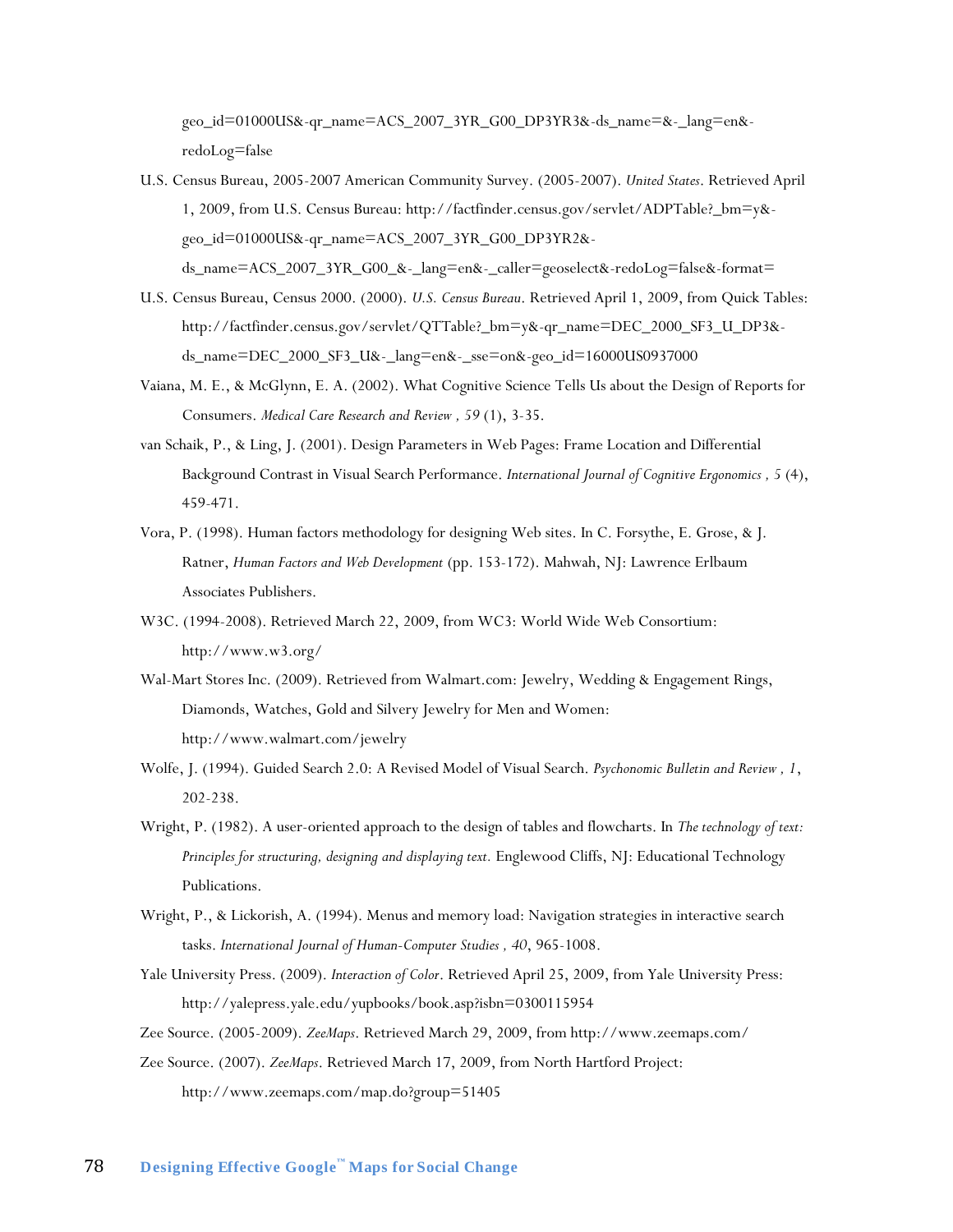Zillow.com. (2006-2008). *About Us*. Retrieved April 14, 2009, from Zillow.com: Your Edge in Real Estate: http://www.zillow.com/corp/About.htm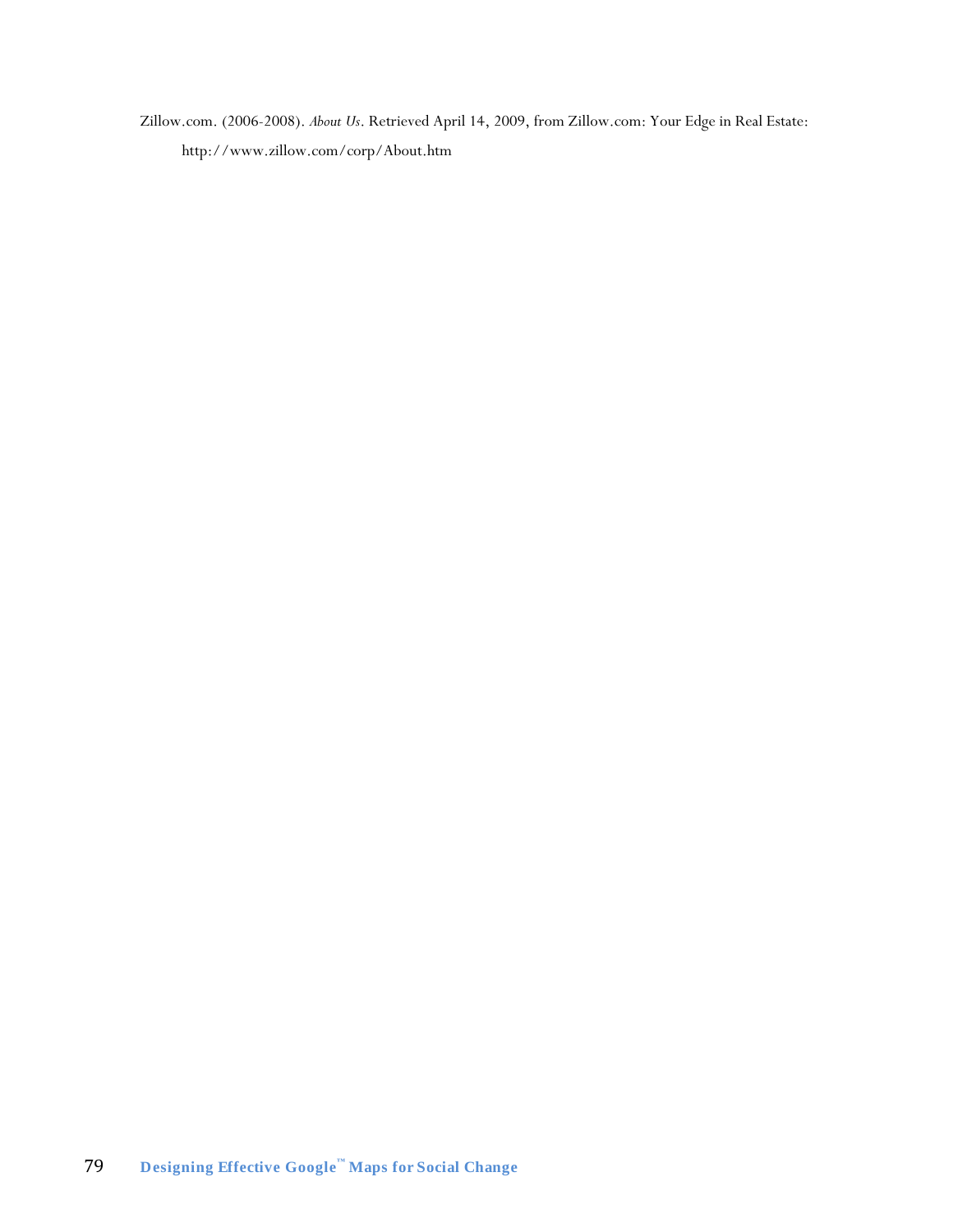## Appendix

capitol region education council (crec) www.crec.org

connecticut coalition for achievement now (ConnCAN) www.conncan.org

connecticut state department of education (csde) www.sde.ct.gov

connecticut state department of education website www.csde.state.ct.us/public/cedar/edfacts/enrollment/public.htm

> hartford areas rally together (hart) www.hartofhartford.org

hartford choice office www.hartfordschools.org/about-your-choice

hartford public schools website www.hartfordschools.org

racial balance data source www.ctreports.com

regional school choice office (rsco) www.magneteducation.org

regional school choice office website www.magneteducation.org

source of test score date www.csde.state.ct.us/public/cedar/edfacts/enrollment/public.htm

the cities, suburbs, and schools project at trinity college www.trincoll.edu/depts/educ/css

> the sheff movement www.sheffmovement.org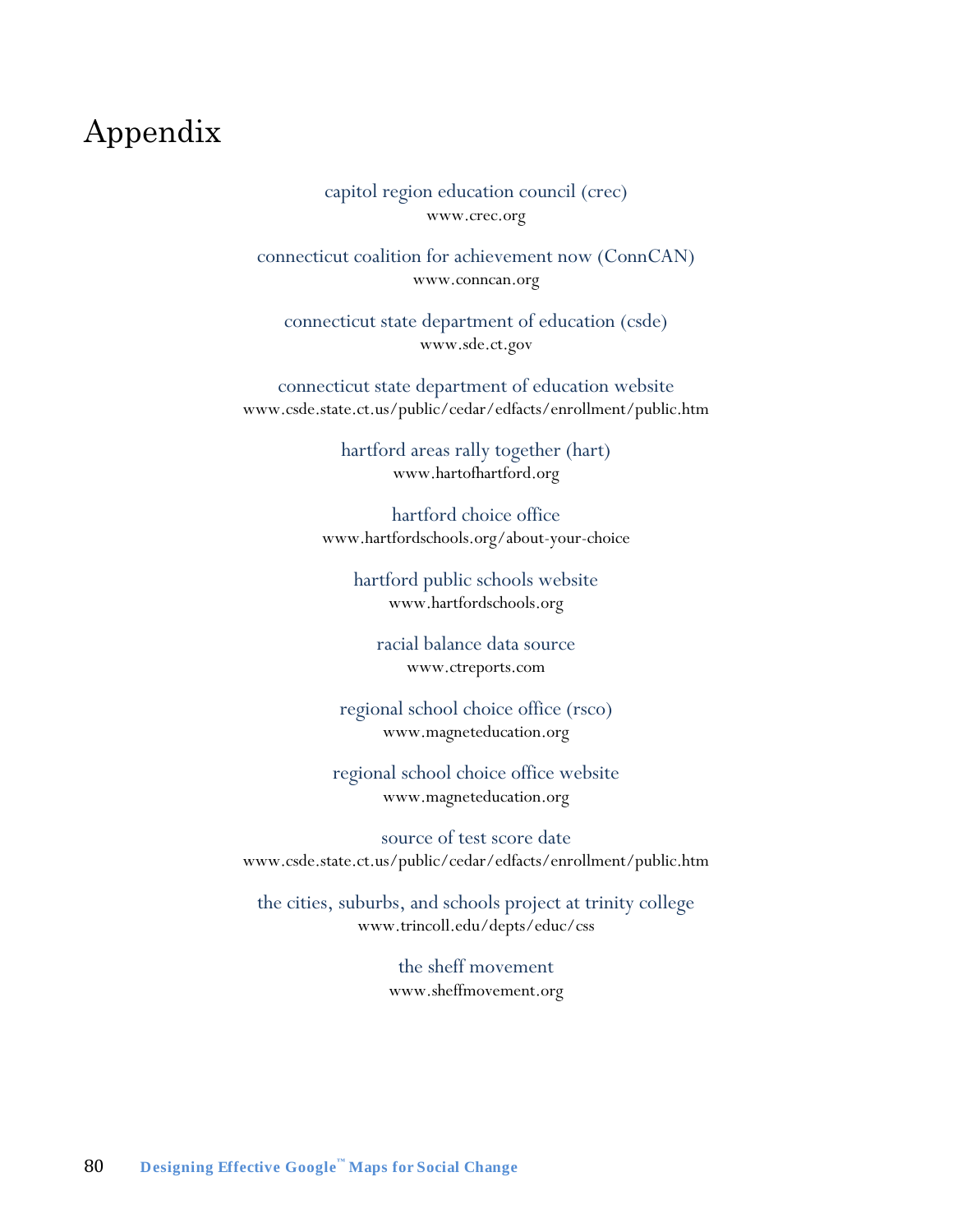#### mapping websites

map builder http://www.mapbuilder.net

yourgmap http://www.yourgmap.com

zeemaps http://www.zeemaps.com